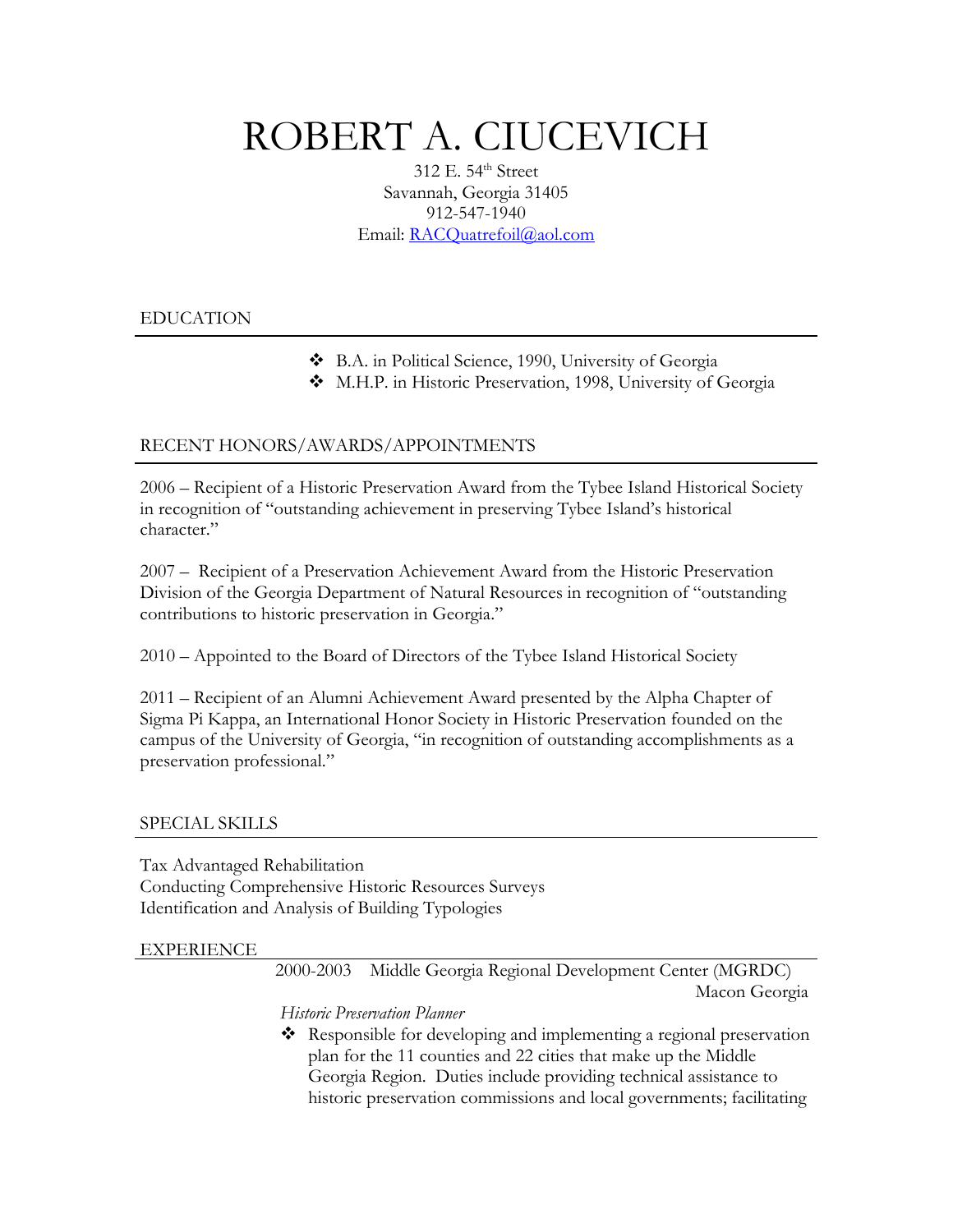participation in state and federal historic preservation programs, including Certified Local Government, National Register, rehabilitation tax incentive programs, and historic resources surveys; facilitating Better Hometown, Main Street, and Scenic Byway Programs; preparing grant applications; conducting research and documentation; reviewing state DOT and TEA projects for Section 106 compliance, as well as preparing Section 106 documentation.

## 1995-present Quatrefoil Consulting Savannah, Georgia

## *Historic Preservation Consultant*

 Established private consulting business. Conducted all aspects of historic preservation planning projects including writing extensive proposals; research, documentation, and preparation of individual and historic district National Register nominations; conducting and managing neighborhood, city, and county historic resources surveys; writing tax applications; Section 106 Review; writing community developmental histories; developing community preservation plans; as well as writing final survey reports incorporating large amounts of data, architectural analysis, historic contexts, recommendations for further preservation activity, and recommendations for National Registereligible individual properties and historic districts.

#### 1994-1995 Independent Consultant Athens, Georgia

#### *Historic Preservation Consultant*

Conducted a number of historic preservation related projects through the Office of Preservation Services at the University of Georgia including Determination of Eligibility for the Georgia Department of Transportation, National Register nominations, Historic Resources Surveys, and tax applications.

## *Specialized Projects Listed Below*

#### **Historic Resources Surveys**

- Historic Resources Survey of Tybee Island, GA (2015-17)
- Historic Resources Survey of Hinesville, GA (2009-10)
- Historic Resources Survey of LaFayette, GA (2009-10)
- Historic Resources Survey of the Windsor Park & Dixville Neighborhoods, Brunswick, Georgia (2007-2008)
- Historic Resources Survey of Peach County, GA (2008)
- Historic Resources Survey of Capital View Neighborhood, Fulton County (2008)
- Historic Resources Survey of Sylvania, GA, Phase I (2007)
- Historic Resources Survey of the City of Wrens, GA (2006)
- Historic Resources Survey of Cedar Grove, Dekalb Co., GA (2006)
- Historic Resources Survey of Clarkdale/South Cobb Co. (2005)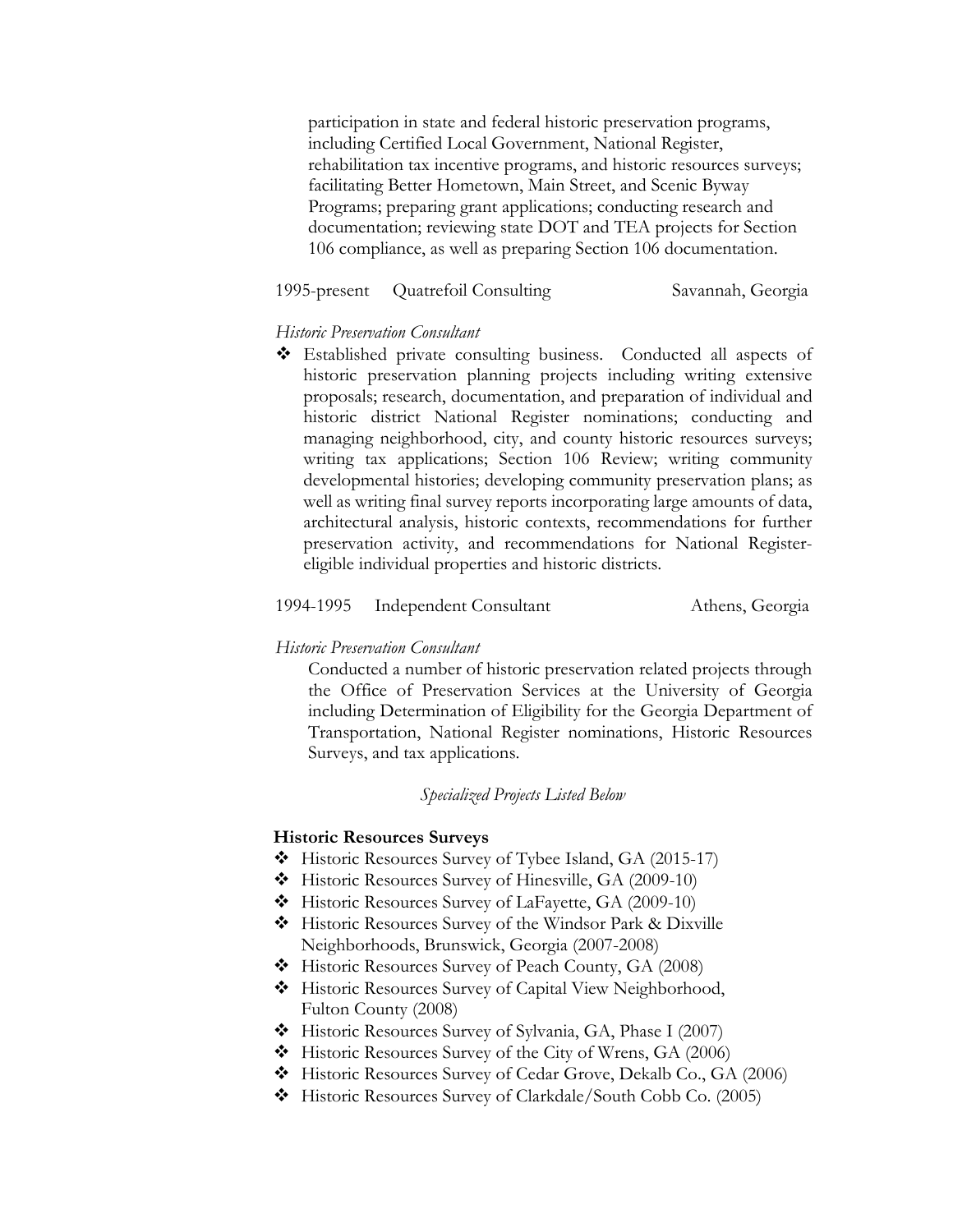- Survey of Old Town Brunswick Hist. District, Phase II (2005)
- Historic Resources Survey of the City of Harlem, GA (2004-05)
- Historic Resources Survey of Kingston/Bartow County, GA (2004)
- Historic Resources Survey of Cussetta/Chattahoochee Co. (2004)
- Historic Resources Survey of Tybee Island, Georgia (2004)
- Historic Resources Survey of Forsyth/Monroe County, GA (2003/04)
- Historic Resources Survey of Fort Valley, Georgia (2003, MGRDC)
- Historic Resources Survey of Gordon, Georgia (2003, MGRDC)
- Survey of Old Town Brunswick Historic District, Phase I (2002)
- Historic Resources Survey of Cordele, Georgia, Phase II (2002)
- Historic Resources Survey of Perry, Georgia (2002, MGRDC)
- Historic Resources Survey of Jeffersonville, GA (2002, MGRDC)
- Historic Resources Survey of Effingham County, GA-Phase II (2001)
- Historic Resources Survey of Douglasville, Georgia (2000)
- Historic Resources Survey of Lincoln/Talledega Co., Alabama (2000)
- Historic Resources Survey of Cordele, Georgia, Phase I (1999)
- Historic Resources Survey of Douglas County, Georgia (1999)
- Historic Resources Survey of Effingham County, GA Phase I (1999)
- Historic Resources Survey of Zephyrhills, Pasco Co., Florida (1999)
- Historic Resources Survey, Eastside Neighborhood, Savannah (1998)
- Historic Resources Survey, Midtown Neighborhood, Savannah (1998)
- Historic Resources Survey, Ardmore Subdivision, Savannah (1997)
- Historic Resources Survey Update of Victorian District, Sav'h (1997)
- Historic Resources Survey of Glynn County, Georgia (1996)
- Historic Resources Survey of McDuffie County, Georgia (1995)

#### **National Register Nominations and Determination of Eligibility**

- Abrahams-Levy Raised Tybee Cottage, Tybee Island, GA
- Judkins-Seay-Bernstein Raised Tybee Cottage, Tybee Island, GA
- Atlantic Greyhound Bus Terminal, Savannah Landmark Hist. District
- Kensington Park/Groveland Historic District, Savannah, Ga.
- Savannah Poor House and Hospital/Candler Hospital, Savannah, Ga
- Windsor Park Historic District, Brunswick, Georgia
- Wallis Cottage/Beach View Hotel, Tybee Island, Ga.
- Weil House, Tybee Island, Ga.
- IBM Eastern Regional Office, Savannah, Georgia
- Fairway Oaks/Greenview Historic District, Savannah, Ga.
- Carbo House, Tybee Island, Ga.
- Murrow-Trowell House, Oliver, Screven Co., Ga.
- Pearl S. Bowen Boarding House, Tybee Island, Ga.
- Rourke-Butler Raised Tybee Cottage, Tybee Island, Ga.
- $\bullet$  Ille Cottage, Tybee Island, Ga.
- $\triangleleft$  Johnson Raised Tybee Cottage, Tybee Island, Ga.
- Dutton-Waller Raised Tybee Cottage, Tybee Island, Ga.
- Mulherin-Righton Raised Tybee Cottage, Tybee Island, Ga.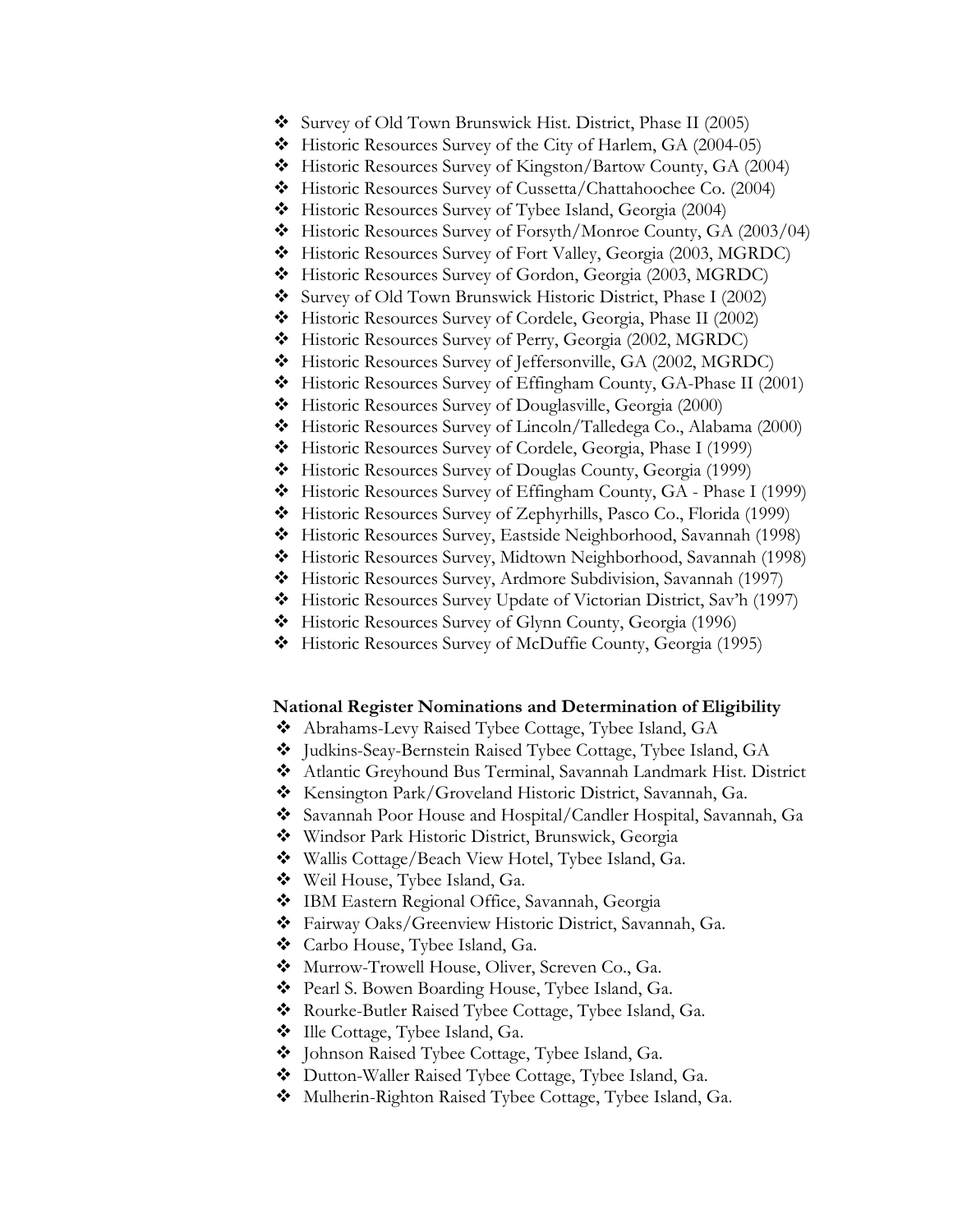- Minis-Minkovitz Raised Tybee Cottage, Tybee Island, Ga.
- Berman-Kiesler Raised Tybee Cottage, Tybee Island, Ga.
- Raised Tybee Cottage Multiple Property Nomination, Tybee Island
- Tifton Downtown Residential Historic District
- Knoxville Courthouse Square Historic District, Crawford County, GA
- Hawkinsville Downtown Commercial Historic District (MGRDC)
- New Perry Hotel, Perry, Georgia (MGRDC)
- State Teachers and Agricultural College, Forsyth, Georgia (MGRDC)
- Sea View Apartments, Tybee Island Georgia
- West Darien Historic District, Darien, Georgia
- U.S. Coast Guard Station, St. Simons, Island, Georgia
- Tybee Island Strand Cottages Historic District, Tybee Island, Georgia
- Tybee Back River Historic District, Tybee Island, Georgia
- 1810 West Inn, Thomson, McDuffie County, Georgia
- McKoy House, Newnan, Coweta County, Georgia
- Cultural Resource Assessment of SR 88, Washington/Jefferson Counties, (conducted for Southeastern Archeological Services)
- Preaching Rock Wildlife Center, Jasper County, Georgia Documentation of historic resources for compliance with Section 106 Review requirements on behalf of the Wildlife Resources Division of the Georgia Department of Natural Resources.

### **Tax Advantaged Rehabilitations**

- Armand House, 105 E. 39th Street, Savannah, GA
- Graeffe Corner Store, 602-604 Montgomery Street, Savannah, GA
- $\bullet$  Owens House/Sacred Heart Convent 119 E. 37<sup>th</sup> St., Savannah (LaScala Ristorante), Thomas Square Historic District
- Elk's Home ("Husk" Restaurant), 12. W. Oglethorpe Ave.
- Vic's Restaurant, 36 E. Bay Street
- Atlantic Greyhound Bus Terminal, 109 MLK, Blvd. ("The Grey" Restaurant) Savannah Landmark Historic District
- Savannah Poor House and Hospital/Candler Hospital (Savannah Law School), Savannah, Savannah Landmark Historic District
- $\bullet$  Julius Koox Paired Townhouse, 230-232 Bull Street Savannah Landmark Historic District
- Gilmore Pharmacy, 2217 Bull Street, Savannah Ga.
- Gaines-Mitchell House, 1118 E. Anderson Street, Sav'h, Ga.
- Goette Cottage, 1517 Chatham Avenue, Tybee Island, Ga.
- Grimm Duplex House, 401-403 E. Waldburg Street, Sav'h Ga.
- Heyward-Lipsey Apt. House, 820 Habersham Street, Sav'h, Ga.
- Heyward-Purse Apt. House, 402-04 E. Bolton Street, Sav'h, Ga.
- Weil House, 802 14<sup>th</sup> Street, Tybee Island, Ga.
- $\bullet$  Wallis Cottage/Beach View Hotel, Tybee Island, Ga.
- IBM Eastern Region Office, Savannah, Ga.
- $\bullet$  Murrow-Trowell House, Oliver, Screven Co., Ga.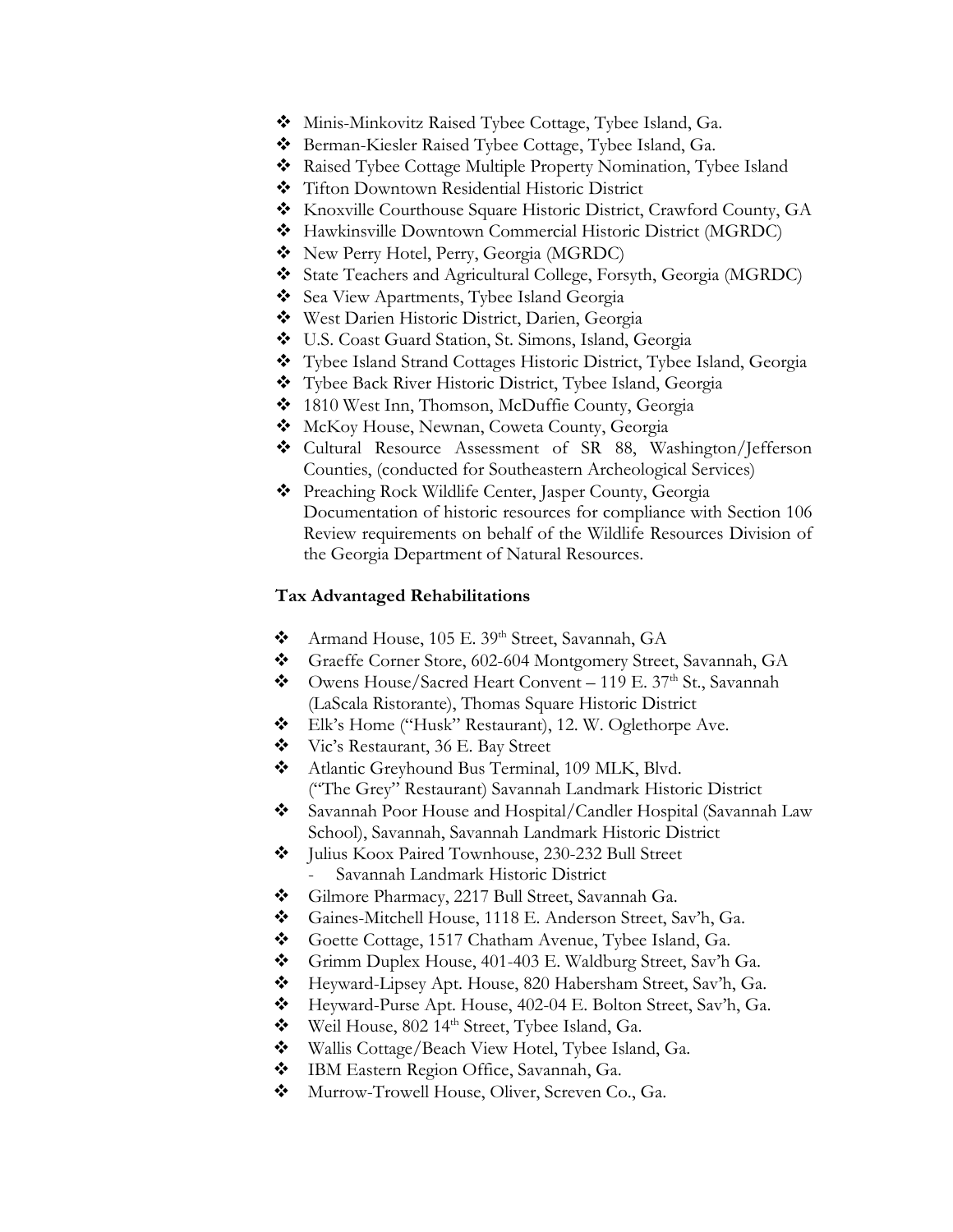- \* Rourke-Butler-Raised Tybee Cottage, Tybee Island, Ga.
- **\*** Pearl S. Bowen Boarding House, Tybee Island, Ga.
- $\bullet$  Ille Cottage, 2<sup>nd</sup> Avenue, Tybee Island, Ga.
- Johnson Raised Tybee Cottage, Tybee Island, GA
- Dutton-Waller Raised Tybee Cottage, Tybee Island, Georgia
- Minis-Minkovitz Raised Tybee Cottage, Tybee Island, GA
- ◆ Berman-Kiesler Raised Tybee Cottage, Tybee Island, GA
- Bldg. No.204 Mess Hall, Fort Screven, Tybee Island, Ga.
- 806 E. Duffy Street, Savannah, GA
- 643 E. Henry Street, Savannah, GA
- 23/25 Brady Street, Savannah, GA
- 106/108 Brady Street, Savannah, GA
- 118 Brady Street, Savannah, GA
- $\bullet$  522/524 E. 31<sup>st</sup> Street, Savannah, GA
- $\div$  526/528 E. 31<sup>st</sup> Street, Savannah, GA
- $\bullet$  530/532 E. 31<sup>st</sup> Street, Savannah, GA
- 213 W. 38th Street, Savannah, GA
- 511/513 E. Anderson Street Lane, Savannah, GA
- 515/517 E. Anderson Street Lane, Savannah, GA
- $\bullet$  514/516/518 E 31<sup>st</sup> Street, Savannah, GA
- **\*** Post Bakery, Fort Screven, Tybee Island, Georgia
- Sea View Apartments, Tybee Island, Georgia
- Bone Office Building, Newnan, Georgia

## **Published Articles and Works**

- "Benedictine Military School and Priory: A Modernist Landmark on Savannah's Suburban Southside" Recent Past Preservation Network (RPPN) Bulletin, Spring Edition, April 17, 2011 (link: [http://recentpast.org/the-bulletin-spring-2011/\)](http://recentpast.org/the-bulletin-spring-2011/)
- "Benedictine Military School and Priory: A Modernist Landmark in the Pine Forests of Southside Savannah, Georgia" Benedictine Military School Alumni Association website (Fall 2009)
- Tybee Island, Georgia: The Long Branch of the South Charleston, South Carolina: Arcadia Publishing, 2005.
- **"**A Place in Peril" Secrets of the South Magazine , October 2006, pp. 52-54.
- "Catholic Diocese of Savannah Rehabilitates Benedictine College Building" *The VGA Monitor: The Newsletter of Vernacular Georgia* 8:2 (Winter 2002): 4,5
- "State Teachers and Agricultural College (The Hubbard School)" *Reflections: The Newsletter of the Georgia African American Historic Preservation Network* 2(2001) 4
- "Tybee's Historic Beach Cottages" *Georgia Heritage Magazine* 2:3 (Fall 2000) 8-11